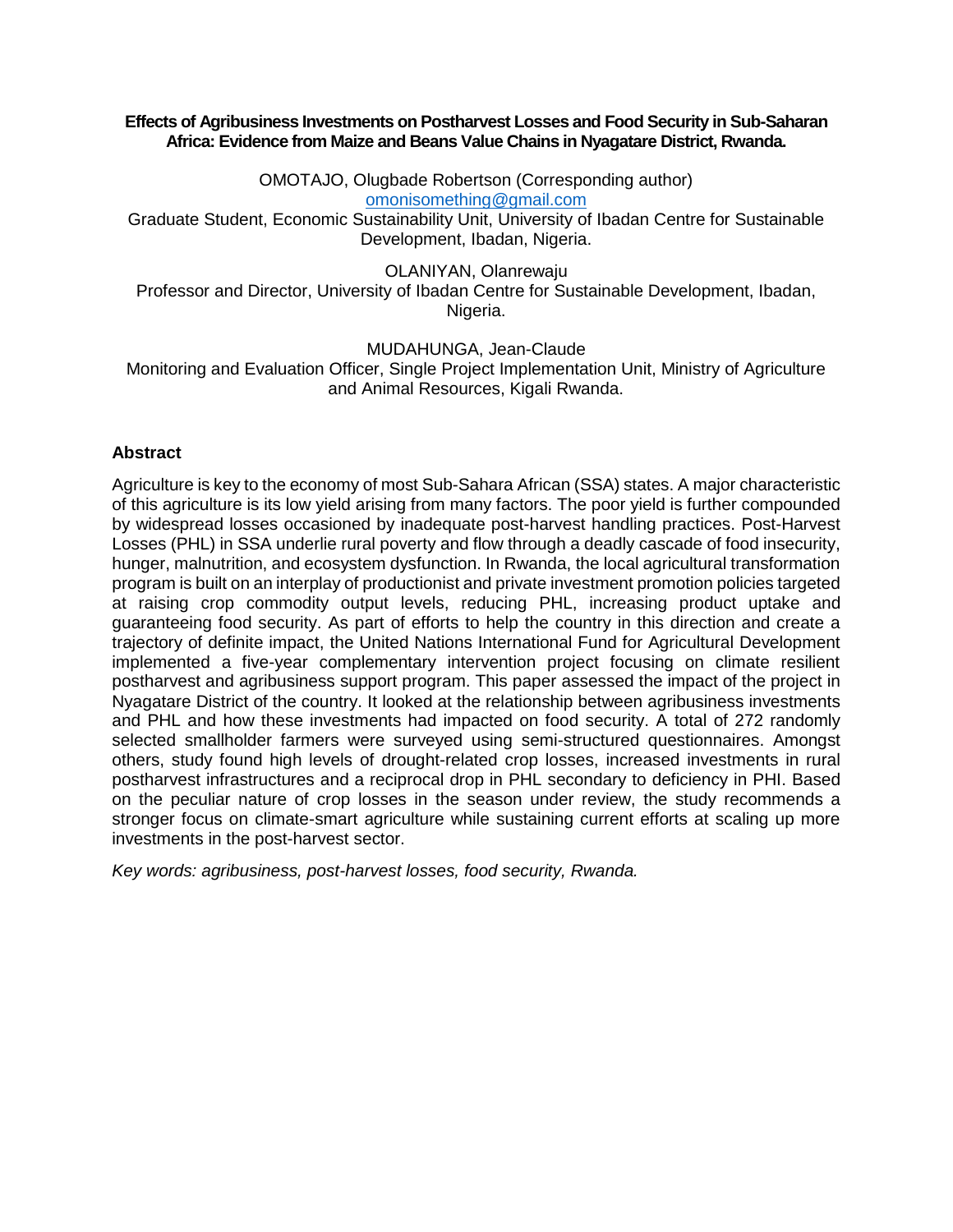## **INTRODUCTION**

Agricultural practice in Africa is mostly subsistence in nature built on local farmers using simple tools. Despite the fertile ecosystem, food production continues to lag behind food demand. Almost everywhere in SSA, yield trends for staple crops are showing signs of climate change impacts (Olayide, 2017). The falling yield rates are deeply compounded by loss of crop products occurring during and after harvest in the farm. These Post Harvest Losses (PHL) are recognized as a major cause of inefficiency in SSA agriculture and eliminating them is not just a way of increasing food availability but also a resource-efficient means of increasing food supply without additional cost or environmental burden. As the surge of urbanization unfolds in Africa and many other countries in the Global South, challenges of food security are emerging while the ability of agriculture to contribute to the absorptive capacity of national economies, enhance food sufficiency, generate employment and address the looming shift in poverty from rural to urban areas is increasingly becoming suspect (Ruel, et al, 2017).

With the likelihood that the proportion of the global population not producing food will continue to grow, ensuring efficiency in the agriculture sector to meet growing and changing demands for food products has become a matter of urgent imperative (Satterthwaite, 2010). Efforts to scale up productivity and increase the competitiveness of African agriculture have been approached at both regional and national levels. The Comprehensive Africa Agricultural Development Program (CAADP) is the regional blueprint for the development of agriculture in Africa and provides a "set of principles and broadly defined strategies to help countries critically review their own situations and identify investment opportunities with optimal impact and returns." (UNOSAA, 2016). It stipulates an annual productivity target of 6% and recommends a sustained sectoral funding of a minimum of 10% of yearly national budget. Meeting CAADP targets requires multi-level actions that address circumstantial peculiarities. Two of these are particularly vital to postharvest losses and food security: grow yield and preserve output. In furtherance of this, the Government of Rwanda introduced the Crop Intensification Program (CIP). CIP is a productionist policy targeting higher volumes of crop products to boost domestic consumption, increase food sufficiency and grow household income (PASP, 2013). While CIP delivered on stated objectives, existing postharvest infrastructures developed for the traditional cropping system soon became inadequate to cope with the demand of product surplus arising from the scheme. In addition, changes in the climate system produced a situation whereby harvest began to take place in the wetter months of the year thereby hurting the post-harvest process of drying of crop products.

The foregoing provides the context for IFAD multilateral engagement designed to provide crucial assistance in climate-resilient measures specifically tailored to close postharvest sectoral gaps and generate entrepreneurial mindset among smallholders. Programmatically, it operated through a set of two interrelated components focused at helping farmers adopt more efficient business models. The project's empirical model in figure 1 below shows the main activities and deliverables.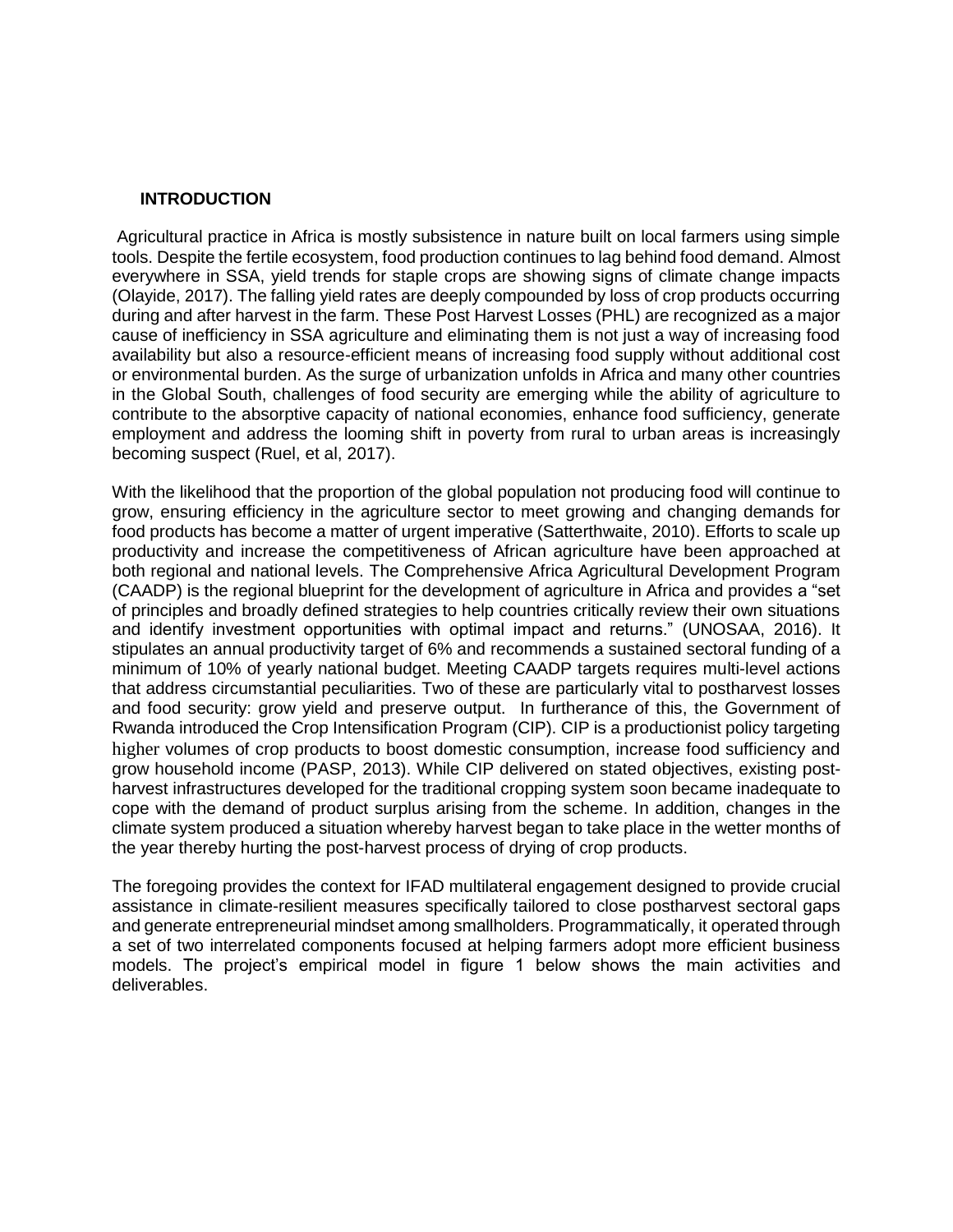

*Figure 2: EMPIRICAL PROJECT MODEL Source: Adapted by author from project document, 2018*

### **OVERVIEW OF POST-HARVEST LOSSES (PHL)**

A large body of literature has developed around the subjects of PHL, agribusiness investments, and food security. Each of the numerous studies has focused on different aspects of the concepts in varying dimensions of details. On PHL, contemporary studies have concentrated on five main areas namely: definition, magnitude, etiology, economic cost and impact as well as possible remedies applicable to each region. While past efforts to define the concept and set clear boundaries of understanding have been marred by controversies among contending scholars in the field, nevertheless, countries, governing bodies and aid agencies in the post-harvest sector still need to know what postharvest losses are, the size and scope as well as how the problem impacts people and economy. Tyler and Gilman, 1979, quoted in Food and Agricultural Organization publication "Post-harvest Losses" (FAO, 2011) defined PHL as "measurable quantitative and qualitative loss in a given product which can occur at any point in the postharvest system". Kader (2002) sees PHL as "the degradation in both quantity and quality of a food product from harvest to consumption." The recurring "farm-to-fork" definition of PHL underpins the work of most scholars in the field even though there are many other conflicting perspectives which call for distinctions between related terms such as food waste, food loss and product damage. For example, can product damage such as damage to a portion of yam tuber be interpreted as postharvest loss when healthy portion can still be recovered for use? Similarly, are food wastes synonymous with PHL since most cases of food wastes are either quantities prepared in excess of consumption or food products exceeding their expiry dates. All these clarifications are desirable in order to ascertain the true magnitude of PHL in both monetary and quantitative terms and also help inform evidence-based interventions. Furthermore, with the rising worldwide demand for bioenergy, PHL are becoming increasingly inevitable in some specific contexts. In what is now known as planned, non-use food losses, there is a deliberate diversion of crop commodities to bio-energy industries subsequently creating avoidable consumption scarcity (FAO, 2013). Therefore, as Africa gravitates towards diversification of its energy sources, intensification and preservation of crop production will become part of a broad sweep of integral measures to meet product needs on both sides.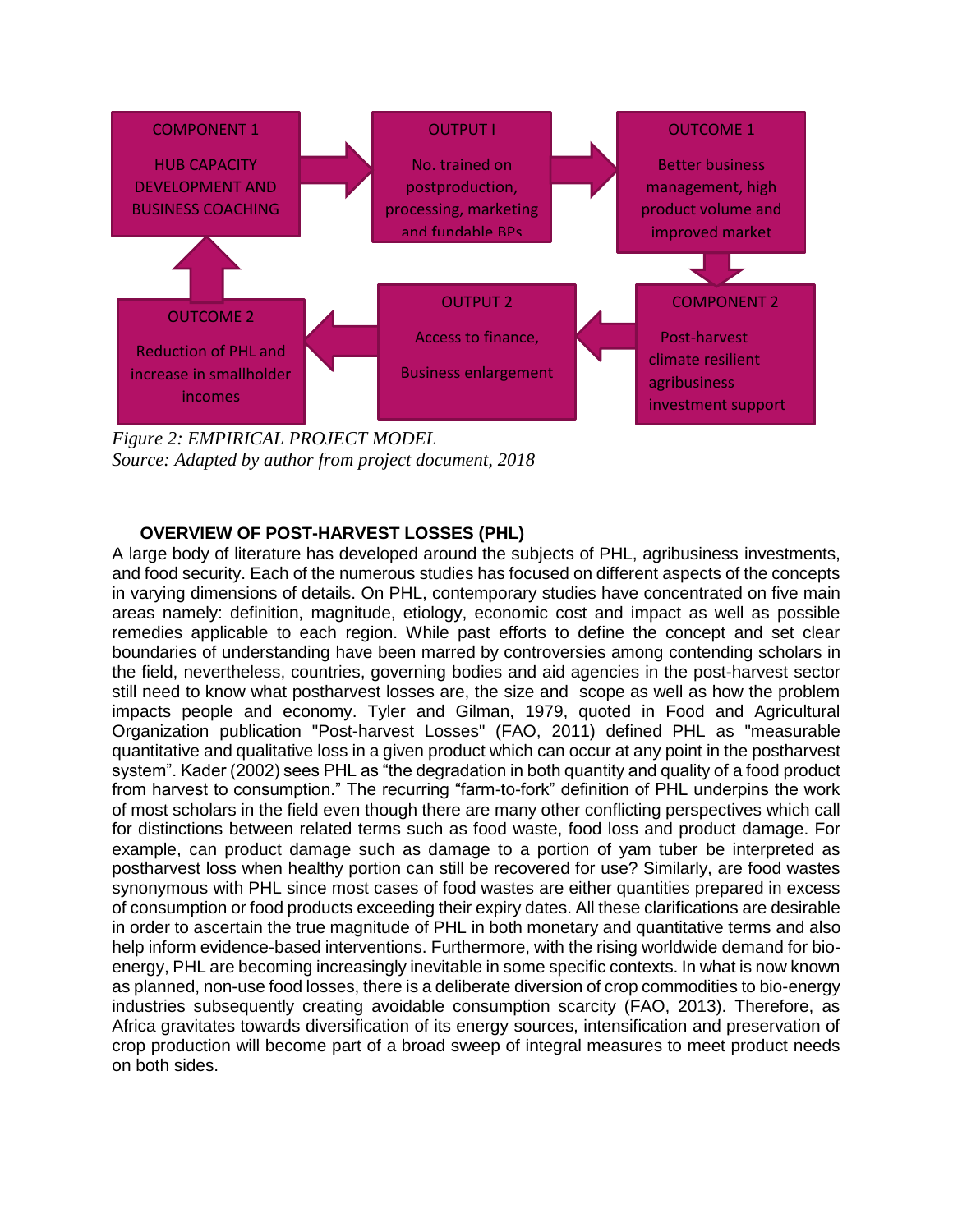The lack of global modelling data has not facilitated a meaningful consensus on what parameter should be universally applied when measuring PHL particularly in the area of policy response. In view of this, any of the parameters of magnitude, economic cost and economic impact may be adopted for assessing the severity of PHL and determining the appropriateness and urgency of intervention. In "Missing food: The case of postharvest grain losses in sub-Saharan Africa" published in 2011 by the World Bank, FAO and the UK Natural Resources Institute, the cost of PHL in SSA alone was estimated at USD 4bn. This represents a vast amount of food sufficient to meet the annual food need of around 48million people. Using self-reported estimates by smallholder farmers in household (HH) survey of PHL in SSA, Kaminski and Christianensen (2014) showed that on the average, between 1.4, 2.9-4.4, and 5.9 percent of the total national maize harvest is lost in Malawi, Tanzania and Uganda respectively. Data from the African Postharvest Loss Information System put the mean annual loss of cereal crops at 10%-20% for all countries in East Africa**.** 

In SSA like many other low-and middle-income countries, PHL are set in the context of poor postharvest handling practices, low literacy, poverty, low level of private sector investment, and gender inequality. Most smallholder farmers rely on traditional methods of handling and preserving their crop products after harvest. These methods include head-load carrying practices, open drying of crop products either by the road side, on roof tops or concrete platforms while the use of rudimentary holding devices like sacs loaded with cow dung ash, roofed iron drums sealed with mud, wooden cribs and many more are used for storage purposes (Wambugu, 2009). Each and every of these rudimentary practices is fraught with varying degrees of product loss resulting either from wind, rain or avoidable attacks from pests and diseases. However, important as these are in the etiology of in-country PHL, unpredictable changes in the climate system are today imposing a scale of product loss well beyond the capacity of national governments to evolve and sustain appropriate prevention and control measures.

Addressing PHL requires a good understanding of product flow in the value chain. The analytical framework shown below reflects the dynamic sequence of product loss right from the point of harvest on the farm all through the different processing stages to the final consumers in a typical value chain. The framework identifies the possible causes of PHL at each stage of the postharvest system and the producer-consumer dissociation in the final product mass. It provides helpful and instructive insights into policy options or intervention measures that could be adopted to fight PHL either in a stage-specific or system-wide approach.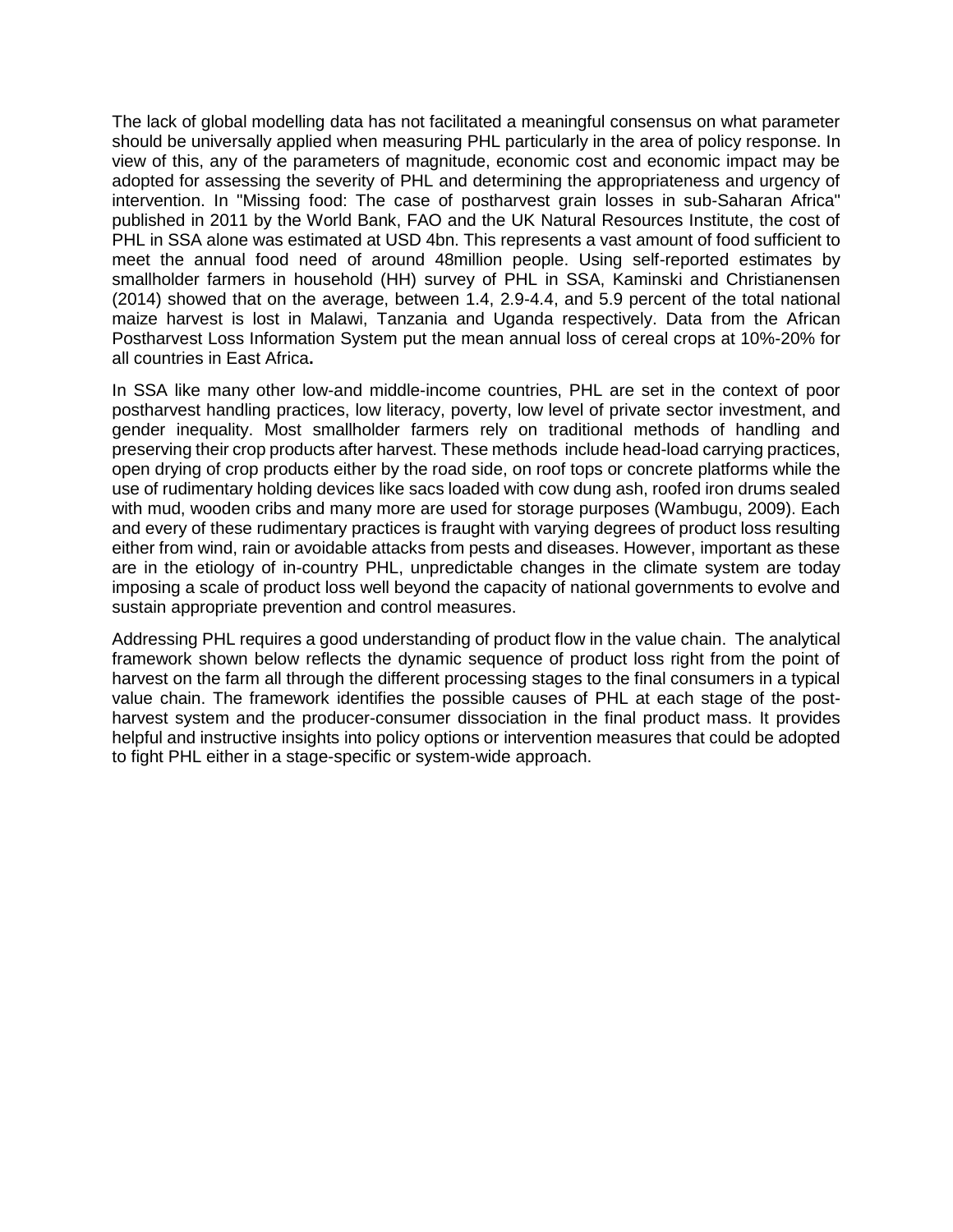

*Figure 1: The Leaking Food Pipeline Model (Bourne, 1977; Obeng-Ofori, 2011) Source: Journal of Stored Products (2014)*

## **AGRIBUSINESS INVESTMENT**

In Rwanda, despite a growing SME subsector, agribusiness investments geared towards preserving and promoting product uptake have been less pronounced. Apart from a handful of agro-input companies, private sector investment in the downstream sector is poor. Processing companies are few and far between while direct markets for products sale remain inadequate causing stock build-up and massive biodegradation of crop products.

Among the major steps required towards meeting the growing demand for high-value agribusiness products in SSA is incremental private investments in agriculture. Four principal investment domains have been identified: 1) input delivery 2) farming/primary production 3) postharvest and processing (agro-industry) and 4) marketing and distribution. Regrettably, the present level of agro-investments has not been sufficiently impressive. Despite the notable political, policy and institutional reforms to ease the climate of investments, strong barriers in the form of rampant corruption and poor infrastructures still remain a disincentive. Agribusiness financing is pervasively low notwithstanding the average public expenditure of 7% in terms of annual budget. In a survey of 11 selected countries of Botswana, Gambia, Kenya, Ghana, Lesotho, Malawi, Mozambique, Nigeria, Sierra Leone, Uganda and Tanzania between 1995 and 2008, average lending to the sector as a percentage of total portfolio stood at a paltry 5.8% (Mhlanga, 2010).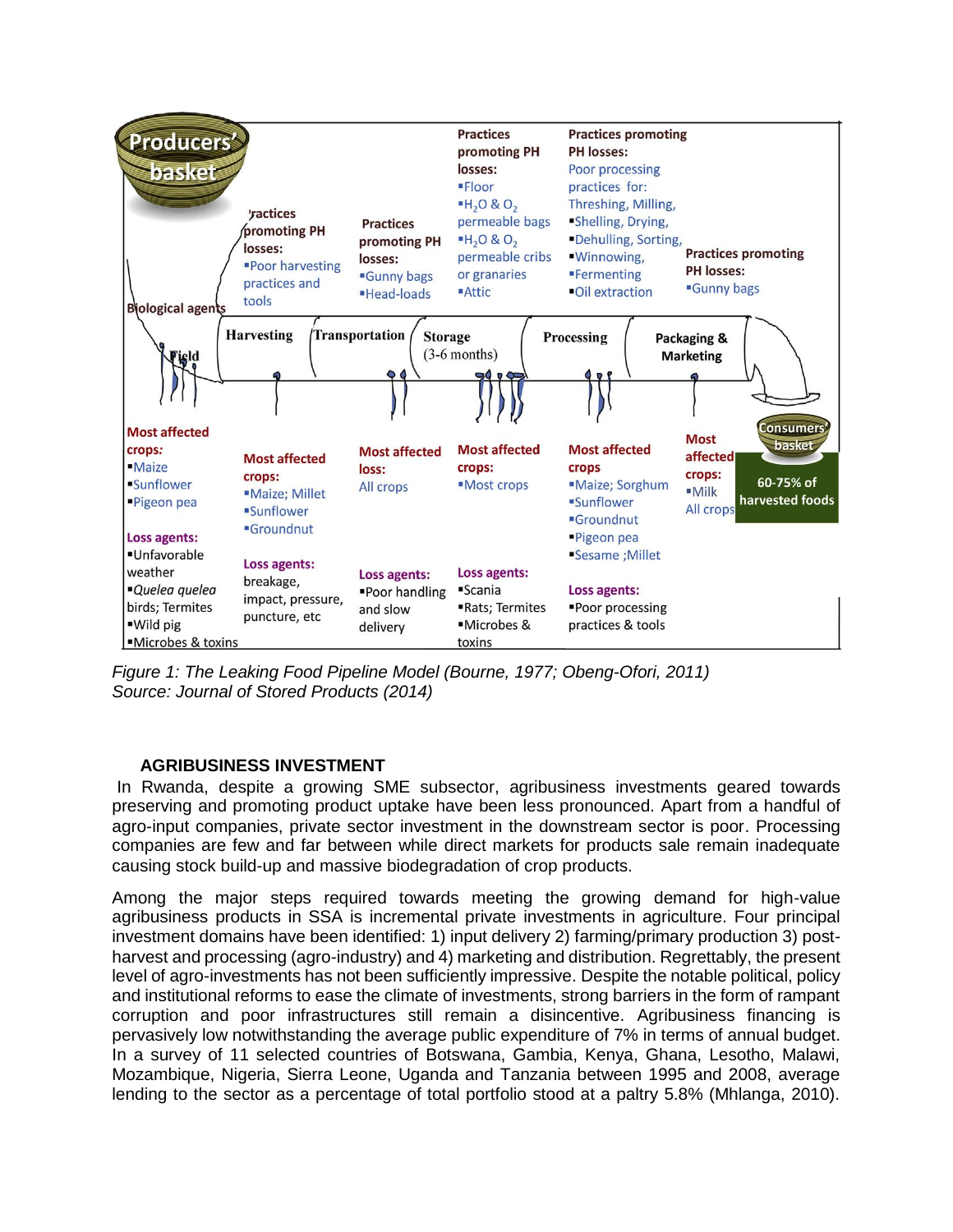Overall, the yearly funding gap in the sub-continent is estimated at a frightening \$11bn. Countries in the Southern Africa sub-region had the largest share of agribusiness investments involving both local and foreign investors followed by West Africa. The main commodities involved are rice, palm oil, sugarcane, and timbre. Nwibo *et al*. (2013), working in the South-eastern part of Nigeria, found that 60% of agribusiness investments in the region was concentrated in the agro-input subsystem. The shares of others were given as: 55%-processing and 54%-distribution and marketing.

## **FOOD SECURITY**

Food Security has been defined by the United Nations Committee on World Food Security to mean that "all people at all times, have physical, social and economic access to sufficient, safe, nutritious food that meets their food preferences and dietary needs for an active and healthy life. The Global Food Security Index measures food security based on three core pillars of availability, affordability and quality/safety and classifies countries into four categories which are: high food security, marginal food security, low food security and very low food security (IFPRI, 2016). Over the years, the proportion of the global population that is food secure has been diminishing. Close to 800 million people do not have access to adequate food, over 2 billion individuals are gripped by micro-nutrient deficiencies and 60% of people in low-income countries are food insecure (Escamilla, 2017). Of the 86 countries that are defined as low-income and food-insecure, 43 are in Africa. Worse still, by 2050, the demand for food will be 60% higher than current levels today (Keith, 2016). Within the SDGs framework, ending hunger, achieving food security and improved nutrition is a paramount goal. The path to meeting this goal begins by identifying the challenges and developing appropriate solutions. Among these challenges are physical factors such as climate change, soil quality and water scarcity, as well as human factors like change in taste, technology and population growth. Broadly, five ways have been suggested to improve global food security. These are closing of yield gap, increased use of inputs, scaling up of water productivity, targeting of food for direct consumption and reduction of postharvest losses.

## **MATERIALS AND METHODS**

A total of 22 cooperatives made up of 2991 members were supported in the district. These were stratified into three groups using local administrative proximity. Eligible farmers in each group were prequalified on the basis of land ownership. Farmers, who co-owned plots either with their wives, husbands or friends, were excluded from enumeration. From each cluster, a subsample of 100 farmers was taken by simple random sampling. Of the total sample of 300 farmers, only 272 of them completed enumeration using semi-structured questionnaires adapted from the baseline study. Responses were collected on variables such as farmers' demographics, product loss, household characteristics and food consumption pattern, access to financial services, crop yield, quantity sold and many others. Performance of cooperatives as a function of transformative investments in Post-Harvest Infrastructure (PHI) was evaluated using their Annual Financial Statements. Project documents and external country project evaluation reports were also consulted for supportive secondary data. Both descriptive and inferential statistical tools were utilized in the final analysis of results. Total Factor Productivity Theory was applied to assess overall agricultural productivity in the study district.

Measured as the inverse of unit variable cost,

TFP= $\sum P_i X_i$  where, Y=quantity of product or output P=unit price of i<sup>th</sup> variable X=quantity of ith variable Then,  $\sum$ *pixi*=TVC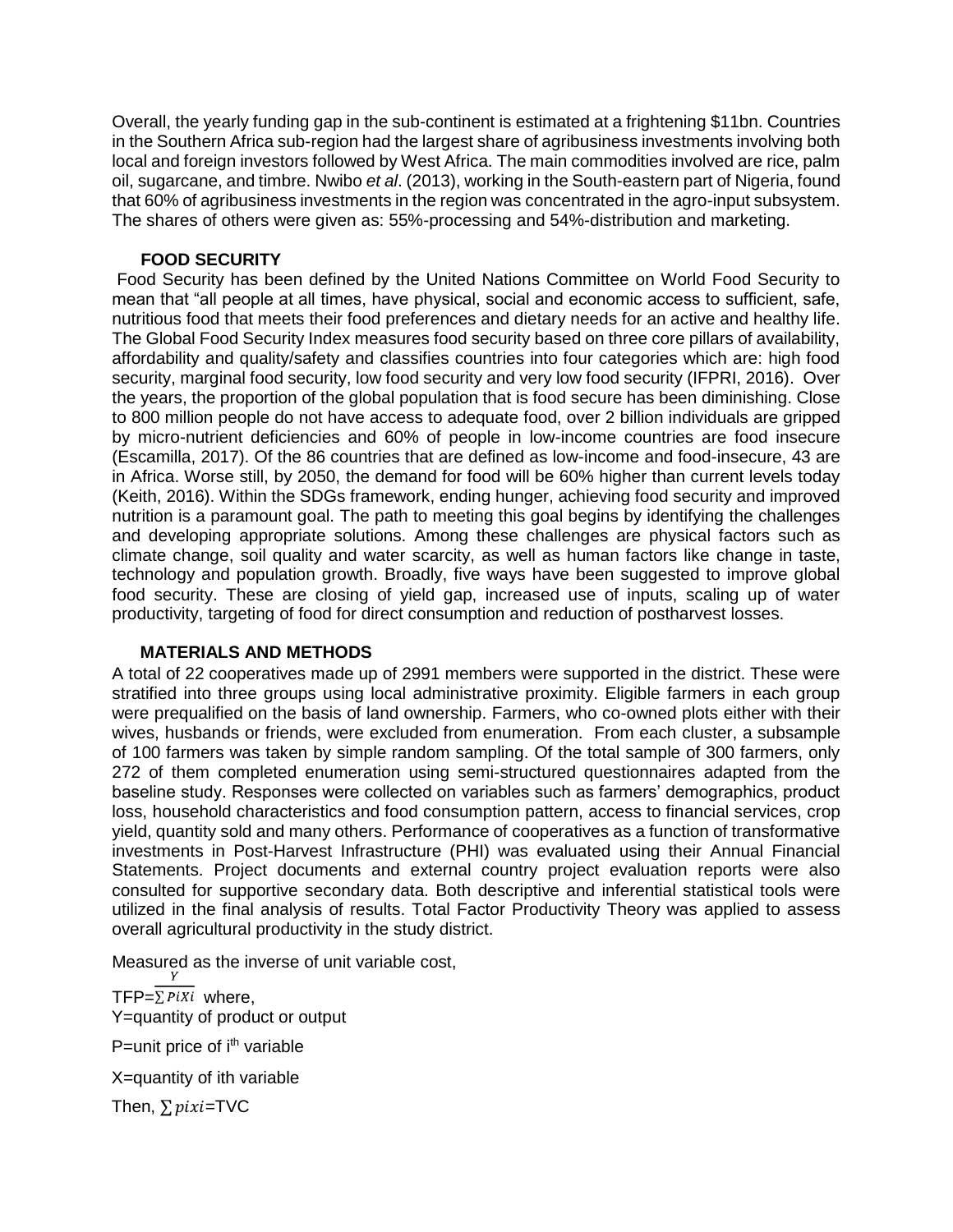From cost theory,

 $TVC$ Average Variable Cost (AVC) =  $\overline{Y}$  and

**TVC** 

 $Y=$  avc showing that under efficient production practice, output (Y) is inversely proportional to

Average Variable Cost.

The cost elements considered under the study were those of inputs i.e. seed and fertilizer, hired labour as well as credit facilities extended to farmers. Furthermore, economic cost of PHL was calculated by deducting total income received by farmers from the total production cost (TVC). This operation is given as:

EL=TVC-TI, where;

EL-Economic Loss

TI- Total Income from product sales

Major assumptions behind economic cost analysis

1. Mean selling price of both maize and beans was determined using price amplitude in each value chain within the sales period.

2. All farmers were assumed to have suffered product loss during the period given the preponderance of PHL among them

# **RESULTS AND DISCUSSION**

In the various areas covered by this study, empirical findings show the series of changes that have taken place since project implementation. These changes are well noted in all areas though with varying degrees of impact.

Socio-demographic characteristics

# **Table 1: Participants by Gender**

| S/N    | Gender             | Frequency  | Percentage |  |
|--------|--------------------|------------|------------|--|
|        | Male               | 107        | 39.3       |  |
|        | Female             | 165        | 60.7       |  |
| $\sim$ | .<br>$\sim$ $\sim$ | $\sqrt{2}$ |            |  |

Source: Authors' Field Survey (2018)

From table 1, the study found a higher proportion of women (60.7%) than men (39.3%) in maize and beans value chains. This contrasts sharply with baseline findings of 64.1% for men and 35.9% for women but is essentially similar to what other studies have reported on the dominance of women in staple crop production in Africa (Yemisi, 2009).

## **Table 2: Gender and Age Distribution**

|        |        | Age in years |       |       |       | Total |  |
|--------|--------|--------------|-------|-------|-------|-------|--|
| Gender |        | $15 - 30$    | 31-46 | 47-62 | 63-78 |       |  |
|        | Male   | 9            | 61    | 28    |       | 107   |  |
|        | Female | 29           | 56    | 66    | 14    | 165   |  |
| Total  |        | 38           | 117   | 94    | 23    | 272   |  |

Source: Authors' Field Survey (2018)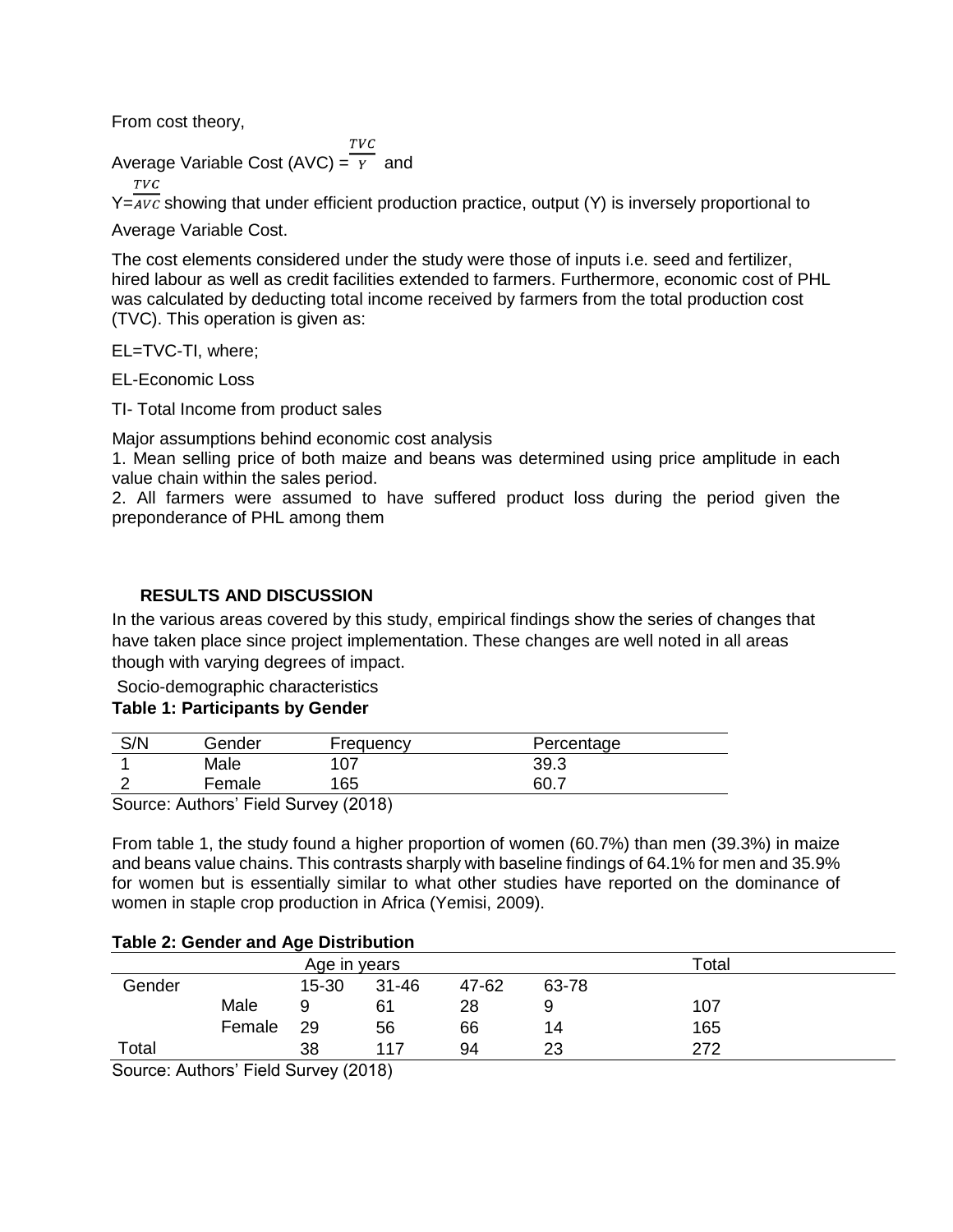Table 2 portrays the reality of farmers' age showing that most farmers (117/ 43.0%) were in the productive age group 31-46years as against 31-60years reported in baseline. This age-labour force distribution compares favourably with farmer age demographics around the world: US-58.3 years, Japan-60 years and Africa- >60 years (Gro-intelligence, 2016) and portends a healthy future for the development of agriculture in Rwanda. Notwithstanding the preponderance of women, a striking feature of the age-gender distribution is the larger number of men (61/ 52.1%) in the productive age cohort which tends to suggest that the district's agricultural practice was under the control of ageing women.

6.2 Magnitude and gender distribution of product losses

|                  | Table 5. Respondents by product 1055 |            |  |
|------------------|--------------------------------------|------------|--|
| Product loss     | Frequency                            | Percentage |  |
| Yes              | 235                                  | 86.7       |  |
| No               | 36                                   | 13.3       |  |
| $\sim$<br>$\sim$ | $\sqrt{2}$<br>.                      |            |  |

### **Table 3: Respondents by product loss**

Source: Authors' Field Survey (2018)

Table 3 shows the spread of PHL in the period under consideration. It revealed that virtually all farmers were affected with 86.7% of them admitting losses. This development was regarded exceptional in respondents' farming experience.

### **Table 4: Extent of Product Loss**

| Extent of losses in % Frequency |    | Percentage | Mean  |
|---------------------------------|----|------------|-------|
| $0 - 19$                        | 64 | 27.0       |       |
| 20-39                           | 24 | 10.1       |       |
| 40-59                           | 32 | 3.9        |       |
| 60-79                           | 35 | 15.2       |       |
| 80-99                           | 80 | 33.8       |       |
|                                 |    |            | 52.1% |

Source: Authors' Field Survey (2018)

Self-reported estimated losses by farmers are contained in table 4 above. Clearly, majority of smallholders (33.8%) were worse off losing between 80% and 99% of their crop products. The mean proportional product loss stood at 52.1%. Loss pattern of this nature is strange in the literature and points to something much more fundamental.

## **Table 5: Gender and Product Loss**

|        |        | <b>Product Loss</b> |    | Total          |         |
|--------|--------|---------------------|----|----------------|---------|
|        |        | Yes                 | No |                | P-value |
| Gender | Male   | 98                  | 8  | (92.5%)106     |         |
|        | Female | 137                 | 28 | $(83.0\%)$ 165 |         |
|        |        |                     |    |                | 0.026   |

Source: Authors' Field Survey (2018)

Table 5 displays the relationship between gender and product losses. It delineates the pattern and shows the gross gender dimension of the problem. In absolute terms, more women (137), lost crop products than their male counterparts. However, further micro-analysis revealed the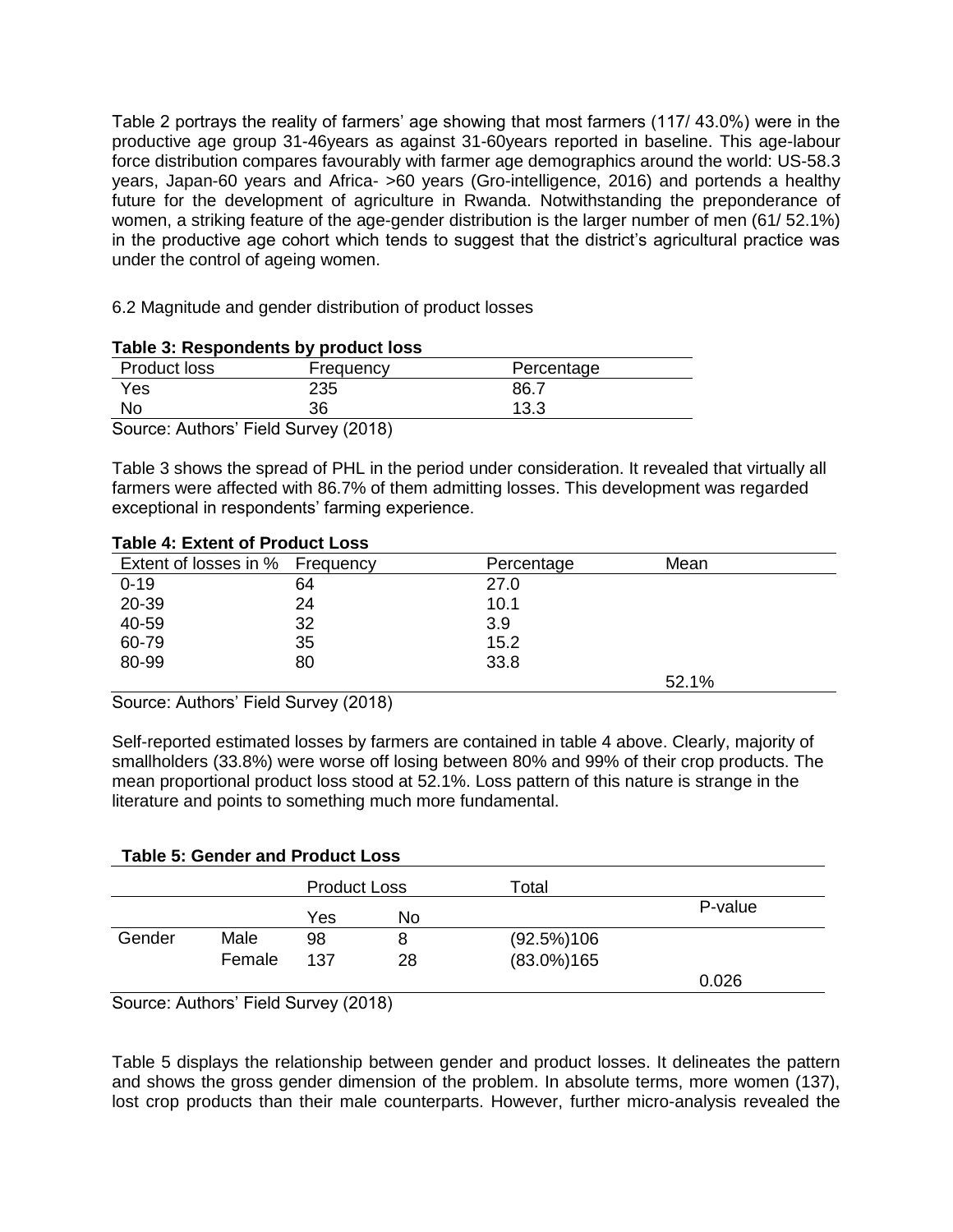differential intensity of the losses with 92.5% of men compared to 83.0% of women suffering crop losses. The gender difference in PHL was statistically significant at p<0.05. Not much work has been done in the literature to profile gender differences in PHL and provide vital basis for comparative assessment.

| Table 6. Stayes of Frought Loss by Respondents |           |            |  |  |  |  |
|------------------------------------------------|-----------|------------|--|--|--|--|
| Stage                                          | Frequency | Percentage |  |  |  |  |
| On-farm                                        | 189       | 81.5       |  |  |  |  |
| Harvest and handling                           | 35        | 15.1       |  |  |  |  |
| Processing                                     | 6         | 2.6        |  |  |  |  |
| Transportation and marketing                   |           | 0.4        |  |  |  |  |
| Not applicable                                 |           | 0.4        |  |  |  |  |

**Table 6: Stages of Product Loss by Respondents**

Source: Authors' Field Survey (2018)

Table 6 is the visual narrative of the various stages at which product losses could occur. It shows that in the season under review, on-farm losses were predominant. The same pattern was observed in baseline study and represents the general trend in Less Developed Countries as reported by Hodges (2010) and Boxall (2001)

Figure 2 below is a summary of the major causes of PHL in the study district. Apparent is the leading role of drought accounting for 59.3% of all cases and precipitating massive production shortfalls across sectors. In other words, it could be said that the trend of PHL in the season was more of crop failure arising from drought rather than a true case of postharvest losses. This is not surprising given that Nyagatare is one of the notable drought-prone agricultural areas in Rwanda with frequent environmental surveillance.



*Figure2: Causal Distribution of PHL* Source: Authors' Field Survey (2018)

## **Economics of PHL**

Table 7 provides the relevant indices for determining the economic impact of PHL on smallholders. The total variable costs are highlighted along with accruable revenue from product sales.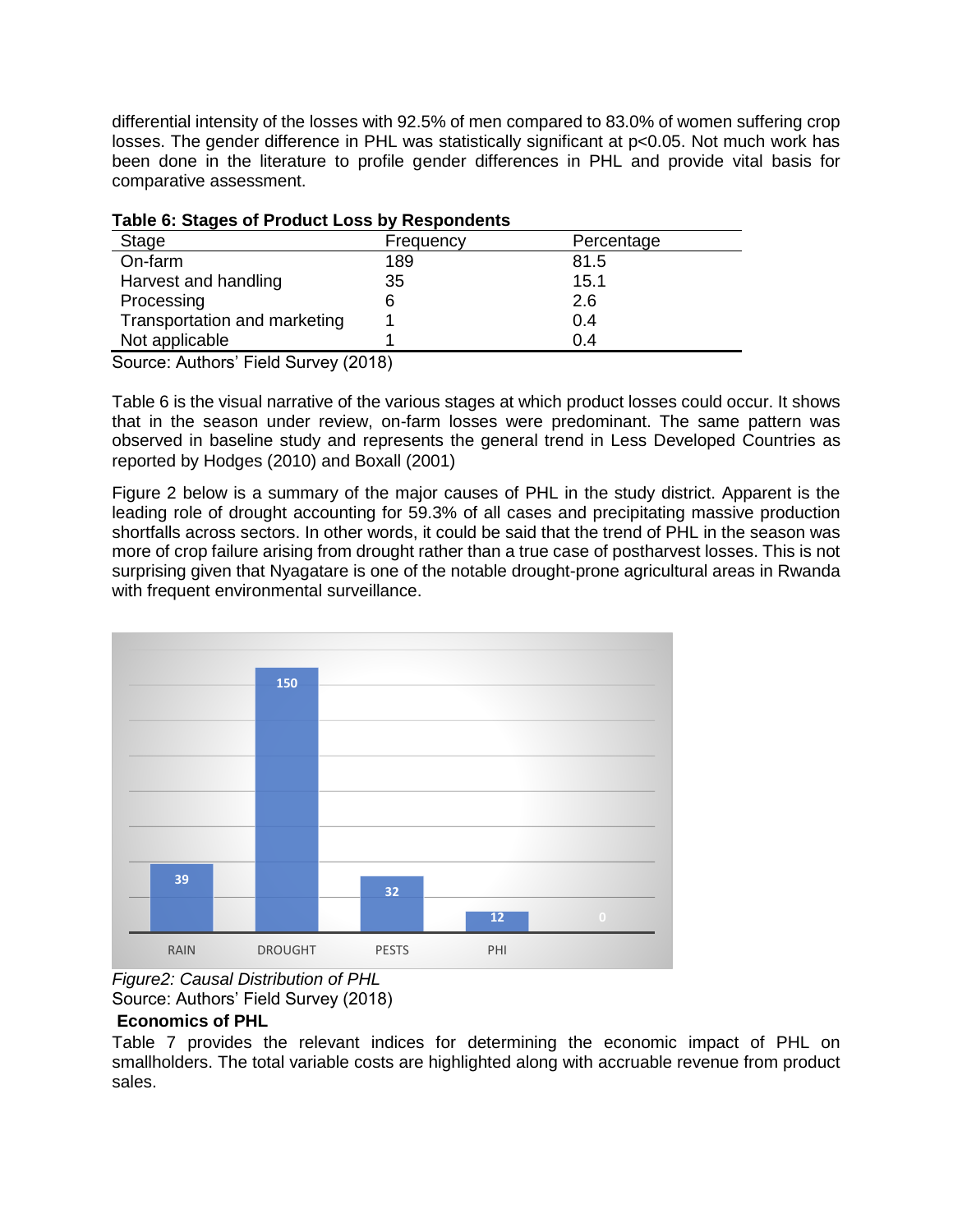| S/N | Variable                    | Frequency                | Percentage               | Total cost (Rwf) |
|-----|-----------------------------|--------------------------|--------------------------|------------------|
|     | Improved seed               | 241                      | 88.6                     | 2,253,800        |
| 2   | Fertilizer                  | 243                      | 90                       | 9,599,730        |
| 3   | Hired labour                | 237                      | 87.5                     | 66,250,000       |
| 4   | Farmers' labour<br>cost     | -                        | $\overline{\phantom{a}}$ | 130,080,000      |
| 5   | <b>Sub-total A</b><br>(TVC) |                          |                          | 208,183,530      |
| 6   | Sales income                | $\overline{\phantom{0}}$ | $\overline{\phantom{0}}$ | 136, 750, 000    |
|     | Sub-total B (TI)            |                          | $\blacksquare$           | 136, 750, 000    |

#### **Table 7: Descriptive statistics of key economic variables**

Source: Authors' Field Survey (2018)

Substituting the various figures in the earlier equation,

EL =**71, 433,530Rwf.**

AL (average loss) =**262,623.27Rwf.**

### **Table 8: Product yield vs Quantity sold**

| Year                                                              | ⊖ror<br>/ieic | sold               |  |  |
|-------------------------------------------------------------------|---------------|--------------------|--|--|
| 0017<br>20 I I                                                    | 581           | <b>-07</b><br>JU 1 |  |  |
| $O_{\text{current}}$ , Authors' Field $O_{\text{current}}$ (0040) |               |                    |  |  |

Source: Authors' Field Survey (2018)

## **District productivity summary**

From tables 8

 $\mathsf{TFP}\text{=}\frac{581}{208{,}183.53}$ x100=0.28%

The foregoing reveals that farmers in the district lost an average of 262, 623.27Rwf largely approximating the cost of climate change. Similarly, labour efficiency was markedly low with a dismal TFP of 0.28%.

## **Agribusiness investments and PHL**

Though, under the HUB intervention paradigm, many agribusiness support services were promoted by the project cutting across the pre-and post-production sectors. However, the project focus was on sustained improvement in post-harvest operations. In consequence, we looked at the effects of these investments on two levels namely: cooperatives, as primary project beneficiaries on the one hand, and individual farmers, as secondary beneficiaries on the other. Likewise, we equally made use of two distinct parameters for impact assessment: the magnitude of PHL attributable to deficiency of PHI as reported by SHF and then, cooperatives' inventoryrevenue inflow secondary to the use of the facilities.

### **Table 9 Availability of modern PHI**

| <b>C/NI</b><br>۱۱/ب | vne<br>٦п              | es'  | о,<br>⁄٥                | Nο |           |
|---------------------|------------------------|------|-------------------------|----|-----------|
|                     | <b>Drying facility</b> | 160  | 59                      | 08 |           |
|                     | Storage facility       | 01 ا | ∼ י<br>$\cdot$ . $\cup$ |    | າວ<br>ں ت |
| ___                 | _______                | .    |                         |    |           |

Source: Authors' Field Survey (2018)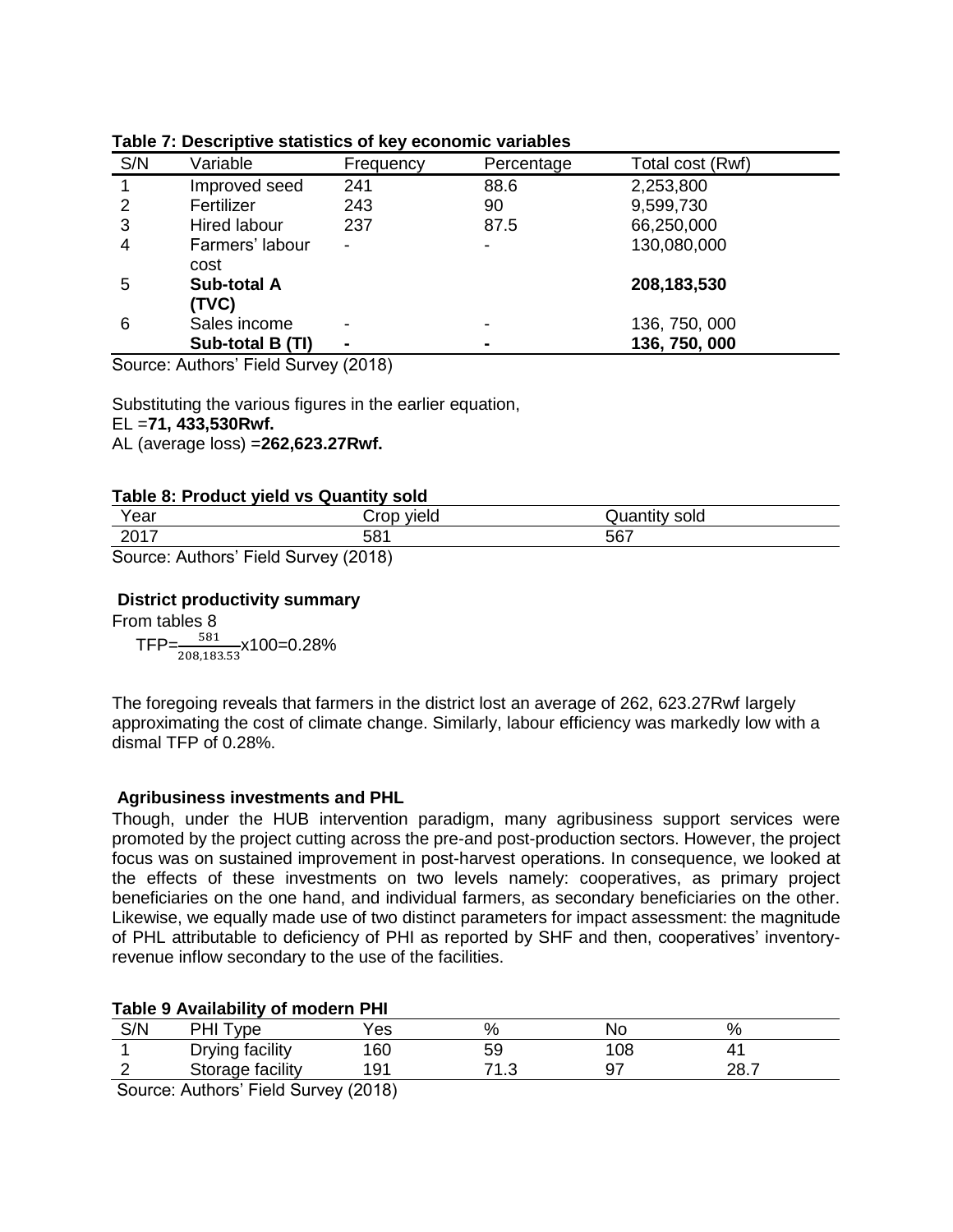Table 9 reflects the character of rural agribusiness investments as they relate to the fundamental processes of drying and storing of crop products in an increasingly volatile climatic setting. For drying facility (DF), density increased from 46.6% pre-project to 59.0% at the time of the study while storage facility density, on the other hand, experienced a stunning leap from 46.8% to 71.3% within the same period. It is also apparent from the distribution that there were more investments in the SF arm than DF. This increase is a welcome development in view of the persistent clamour by researchers in the field to raise investments in basic PHI in order to tackle the challenges of postharvest care among smallholders in low-and middle-income countries which are predominantly environmental in nature. (Atanda et al, 2011)

#### **Table 10 Utilization of modern PHI**

| S/N | PHI                                  | ′es | %    | Nο  | %      |
|-----|--------------------------------------|-----|------|-----|--------|
|     | Drying facility                      | 16  | 72.U | 156 |        |
|     | Storage facility                     | 52  | 55.9 | 120 | -44. . |
|     | Source: Authors' Field Survey (2018) |     |      |     |        |

Source: Authors' Field Survey (2018)

Table 10 shows the actual way each facility was put to use by respondents. Evidence indicates that lower number of respondents made use of DF compared to SF at 42.6% and 55.9% respectively with overall mean utilization rate of 49.3%. Though, this was less than the pre-project value of 55.3%%, nevertheless, the proportion of product losses attributed to deficiency of PHI declined from 25 % to 15.7%% (figure 3). Put differently, more farmers accessed better postharvest care than before.



Figure 3: Percentage contribution of PHI to PHL Source: Authors' Field Survey (2018)

Figure 3 shows the comparative benefit attribution of investments in PHI. Here, the share of PHI as a cause of PHL declined from 25.0% to 15.7%. This represents a laudable push towards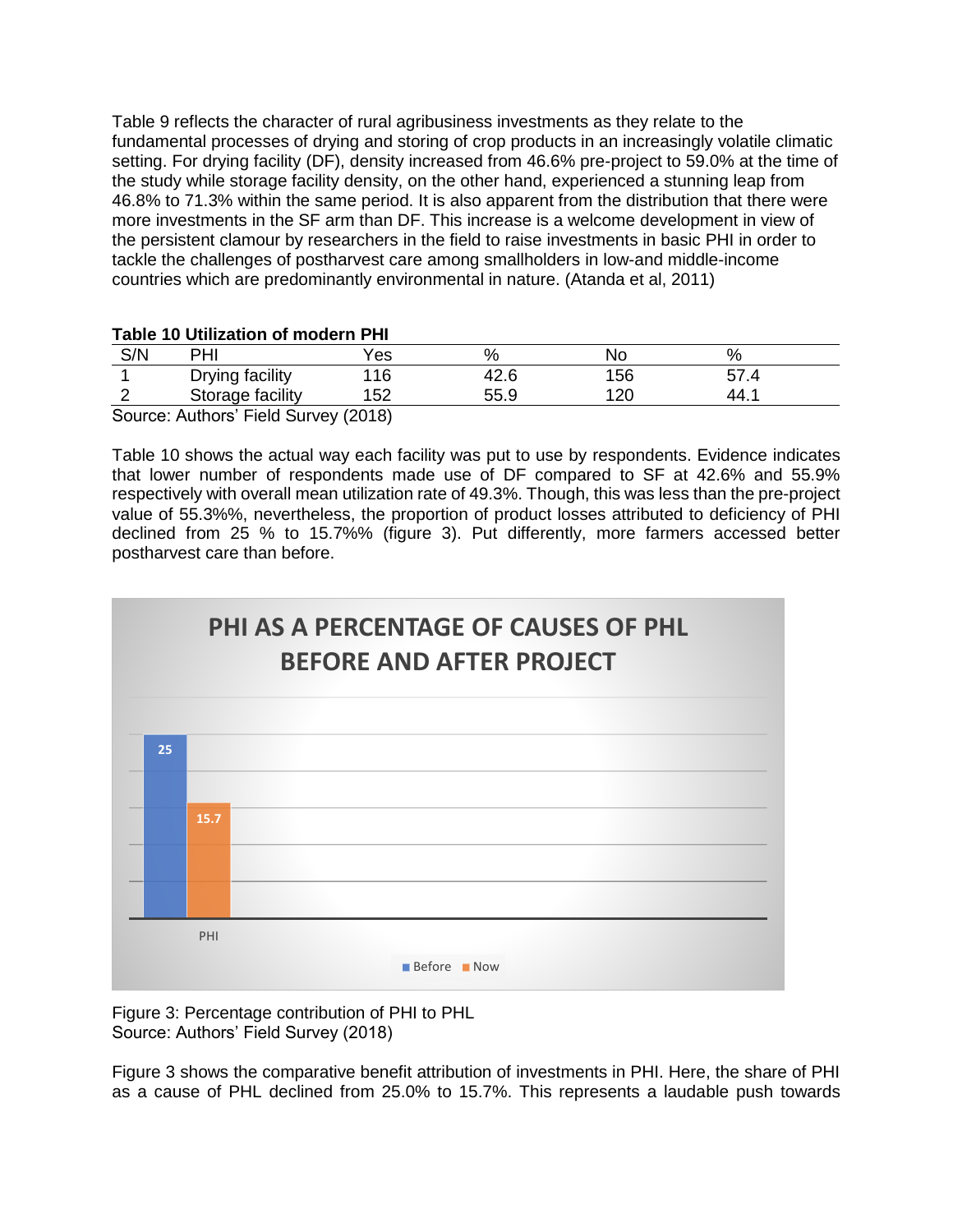realizing the government strategic objective of improved use of technology as captured in subprogram 1.5.2 of its PSTA

| S/N | Accounting | Cumulative | inventory | Accruable              | revenue P-value (2-tail) |
|-----|------------|------------|-----------|------------------------|--------------------------|
|     | vear       | (tons)     |           | (Rwf' <sup>000</sup> ) |                          |
|     | 2014       | 171.59     |           | 27,956,500             |                          |
| າ   | 2015       | 336.11     |           | 63,047,230             |                          |
| 3   | 2016       | 187.72     |           | 36,892,220             |                          |
|     | 2017       | 297.02     |           | 77,629,105             |                          |
|     |            |            |           |                        | 0.01                     |

#### **Table 11: Four-year cumulative inventory vs revenue inflow**

*Source: Computed by the author from AFS of selected cooperatives (2018)*

Table 11 depicts the trend of product aggregation and sales over a four-year period. It shows fluctuating levels of product quantity against a generally upward trend in revenue. Of more importance is the 2016/2017 transitions in both harvest and product sales. Within this period, revenue more than doubled throwing up a critical, life-saving hedge around smallholders as the 2017 drought-driven production shock moved in. This development was made possible by higher product prices arising from a combination of contract farming, increased agro-processing investments and mainstreaming of smallholders' produce in regional trade activities. We found the income-inventory relationship statistically significant at p<0.01 using Pearson Product Moment Coefficient.

### **6.6 Household characteristics and food consumption pattern.**

Different parameters have been used for classifying HHs in Rwanda and determining the scope of social and economic support applicable to them. Some of these are contained in the tables below.

| Household size                 | Frequency  | Percentage |  |
|--------------------------------|------------|------------|--|
| 1-3 people                     | 51         | 18.8       |  |
| 4-6 people                     | 145        | 53.5       |  |
| 7-9 people                     | 72         | 26.6       |  |
| 10-12 people                   |            | 11         |  |
| - -<br>$\sim$<br>$\sim$ $\sim$ | $\sqrt{2}$ |            |  |

### **Table 12: Household Size**

Source: Authors' Field survey (2018)

Table 12 is an estimate of the number of person (s) making up a family unit. In the case shown above, HH size was moderate with 53.5% of respondents having a family size of 4-6 members. Overall average family size was 3.0 people against 4.5 nationally (EICV4). The observed modest family size may be a direct response to the bullish run of family campaign in the country.

### **Table 13: Household Head and Age Distribution**

|                   |        |           | .         |       |       |             |  |
|-------------------|--------|-----------|-----------|-------|-------|-------------|--|
| Participant's age |        |           |           |       |       | $\tau$ otal |  |
|                   |        | $15 - 30$ | $31 - 46$ | 47-62 | 62-77 |             |  |
| <b>HH Head</b>    | Male   | 9         | 26        | 15    |       | 56          |  |
|                   | Female | 29        | 91        | 79    | 16    | 215         |  |
|                   |        |           |           |       |       |             |  |
|                   |        |           |           |       |       |             |  |

Source: Authors' Field survey (2018)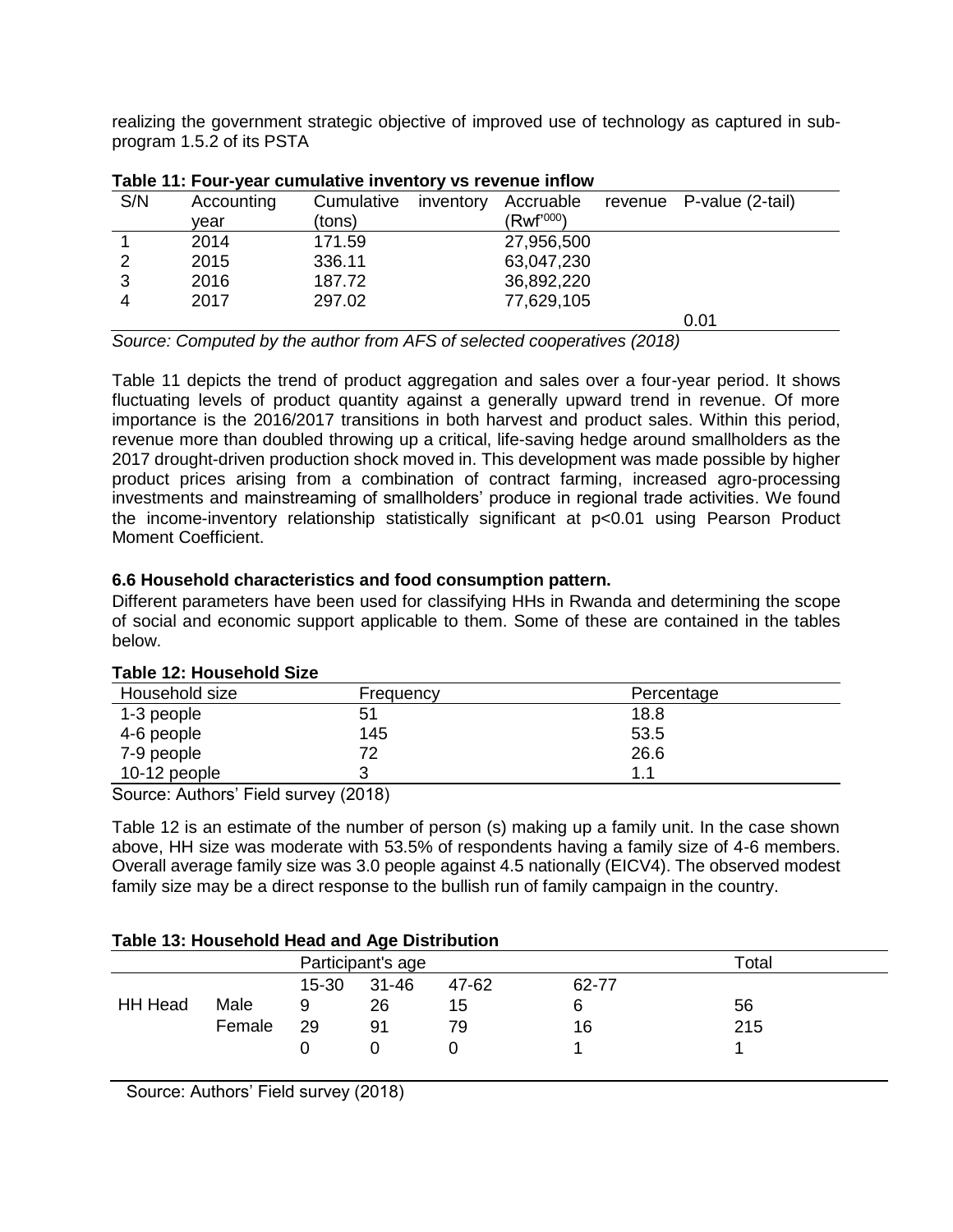Table 13 on household headship and age distribution provides some instructive details. On the one hand, it indicates that family headship was defined mostly around women with 215(79.0%) of them heading their respective households. On the other hand, headship by young persons under 30 years was observed to be growing at 13.9%. Implication of youth headship of families in an atmosphere of rampant economic disadvantage is grave. For one thing, youth-based cooperatives supported by the project had a number of peculiar problems. They were essentially landless and operated on leasehold without certainty of tenure. As a result, they went and are still going through repeated cycles of engagement and joblessness with grim import for family welfare and stability.

## **Table 14: Access to food**

| S/N | No of meal(s) per day | Frequency  | Percentage |
|-----|-----------------------|------------|------------|
|     |                       | דמר<br>، ب |            |
|     |                       | 35         | 22.9       |
|     |                       | -          |            |

Source: Authors' Field survey (2018)

Ability to feed is an important measure of poverty in all civilizations. In table 14, meal frequencies among respondents are displayed. It comes out explicitly that overwhelming percentage (87.1%) of HHs could afford three square meals daily (6% pre-project). Those who ate less than 3 times a day did not attribute the pattern to food shortage either in the physical or economic sense but rather to their farm schedule and customary eating habit. Disaggregation by gender and commodity value chains revealed nothing significant. This finding validates many other assessment reports on the changing food security profile in Rwanda. According to the 2018 Rwanda-Comprehensive Food Security and Vulnerability Analysis, 81.3% of Rwandans are food secure meaning they are able to provide their food and non-food needs without recourse to atypical coping strategies (WFP, 2018)

| S/N | Source      | Frequency | Percentage |
|-----|-------------|-----------|------------|
|     | Family farm | 90        | 33.1       |
|     | Trader      | 45        | 16.5       |
|     | Open market | 137       | 50.4       |
|     | Food aid    | Nil       |            |

**Table 15: Sources of food stuff**

Source: Authors' Field survey (2018)

Table 15 vividly reveals a pattern of self-sustenance among the study HHs. It shows that most respondents (50.4%) bought supplies from the open market followed by those who sourced their food needs from the family farm (33.1%). However, no respondent was ever involved in charity feeding. By implication, open-market access of food is a good indicator of purchasing power and when viewed against the background of table 8 showing that 97.6% of total harvest was sold in the season under review, we note with satisfaction that the two core dimensions of food security namely availability and affordability appeared significantly fulfilled.

## **CONCLUSIONS**

This study has examined the nexus between agribusiness investments, PHL and food security. It has shown that building investment bridge between the government and the people especially in closing storage and drying gaps is pivotal to changing the narratives of PHL and promoting food security among rural populations. We are however, unable to prove a direct association between these investments and the response variables due to paucity of data. Future work may need to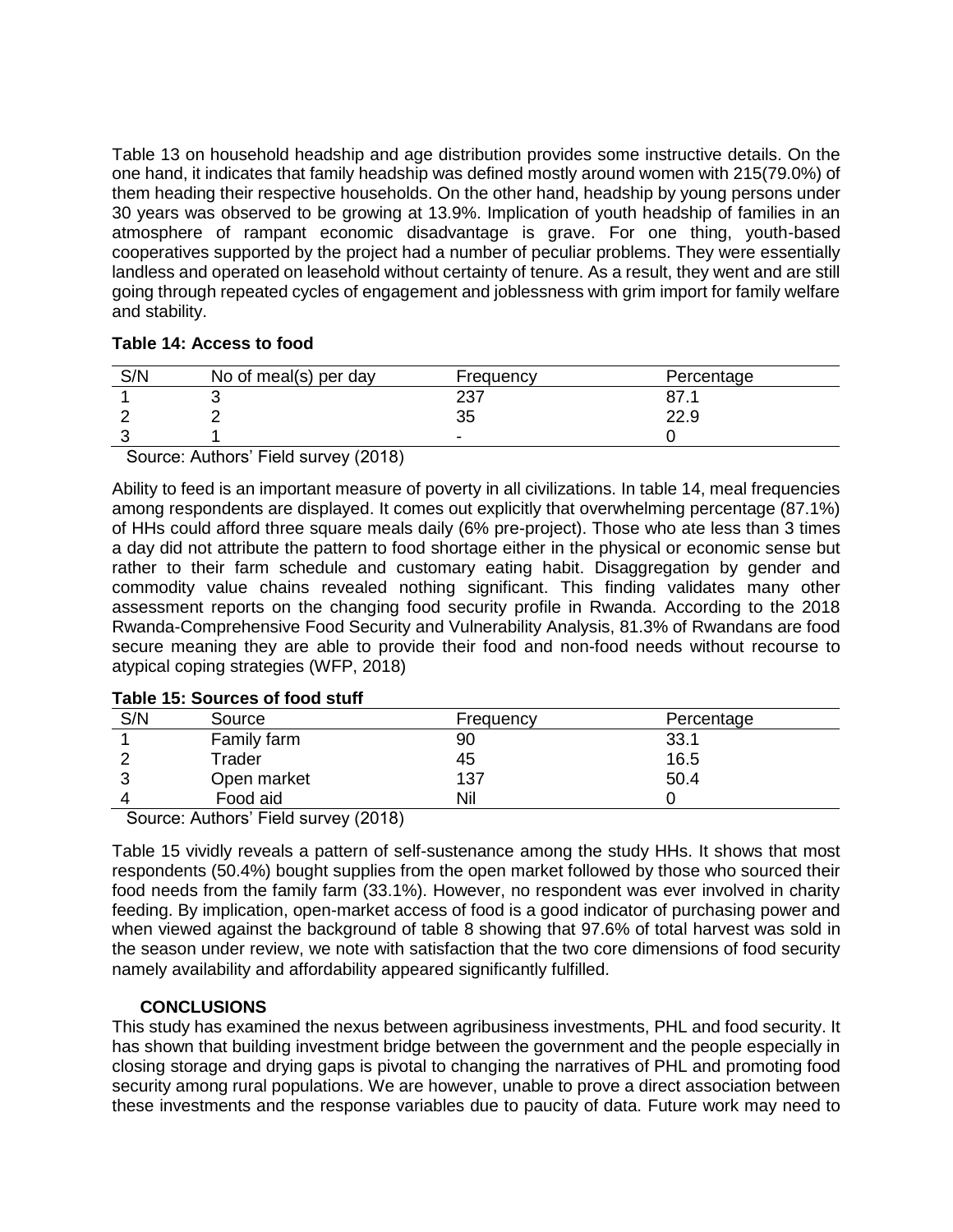look more closely at intertemporal trend in more analytic manner to generate greater empirical evidence. Going further, climate change effects remain a strong catalyst of product loss with dire financial consequences in the reviewed season. When left unaddressed, it can worsen smallholders' poverty in many significant respects. In addition, we note appreciable improvement in the district's food security index even, if only in the crude sense of availability and affordability. While it is generally agreed that climate events are a shifting target much less amenable to accurate prediction and pinpoint actions, the authors believe that a lot can be achieved if the following measures, targeting both ecological and non-ecological events, are given adequate attention within the national policy space:

- 1. Promotion of climate-smart agricultural practices.
- 2. Human capital development
- 3. Adoption of crop insurance policy to indemnify farmers and also provide security for agrodealers under the "buy now, pay latter" input supply system.
- 4. Deepening of private sector engagement in agriculture especially by encouraging more investments in low-carbon post-harvest management infrastructures like solar-powered drying tunnels through deliberate encouragement of multi-party investment platforms consisting of different value chain actors to address the cost constraint
- 5. The "co-sector" development plan is crucial to facilitating a system-wide approach to the reduction of PHL. Investments in co-sectors like power, ICT and roads have been identified as primal.

# **REFERENCES**

- Adebayo, B. A, Gabriel N, Peter M, Bamidele, A, Nicholas, M, Mateete, B (2013): Postharvest food losses in a maize-based farming system of semi-arid savannah area of Tanzania. Journal of Stored Products Research. http://dx.doi.org/10.1016/j.spr.2013.12.004
- Atanda, S.A; Pessu, P.O; Agoda, S; Isong, I.U and Ikotun, O (2011): The Concepts and Problems of Postharvest Food Losses in Perishable Crops. African Journal of Food Science. Vol.5 (II) pp 603-613. 15 Oct.2011
- Baseline study for Climate Resilient Postharvest and Agribusiness Support Program 2016: SPIU, MINAGRI
- Boxall, R.A (2001): Postharvest Losses to Insects-A World Overview: International Deterioration and Biodegradation 48: 137-152
- Food and Agricultural Organization (FAO) Publications 2011-2013: Postharvest Losses
- Food and Agricultural Organization: www.fao.org|3|w92990||w9290e01.htm
- Gro-intelligence (2016): The Coming Demographic Challenges in Agriculture (2016). http://gro-intelligence.com|insights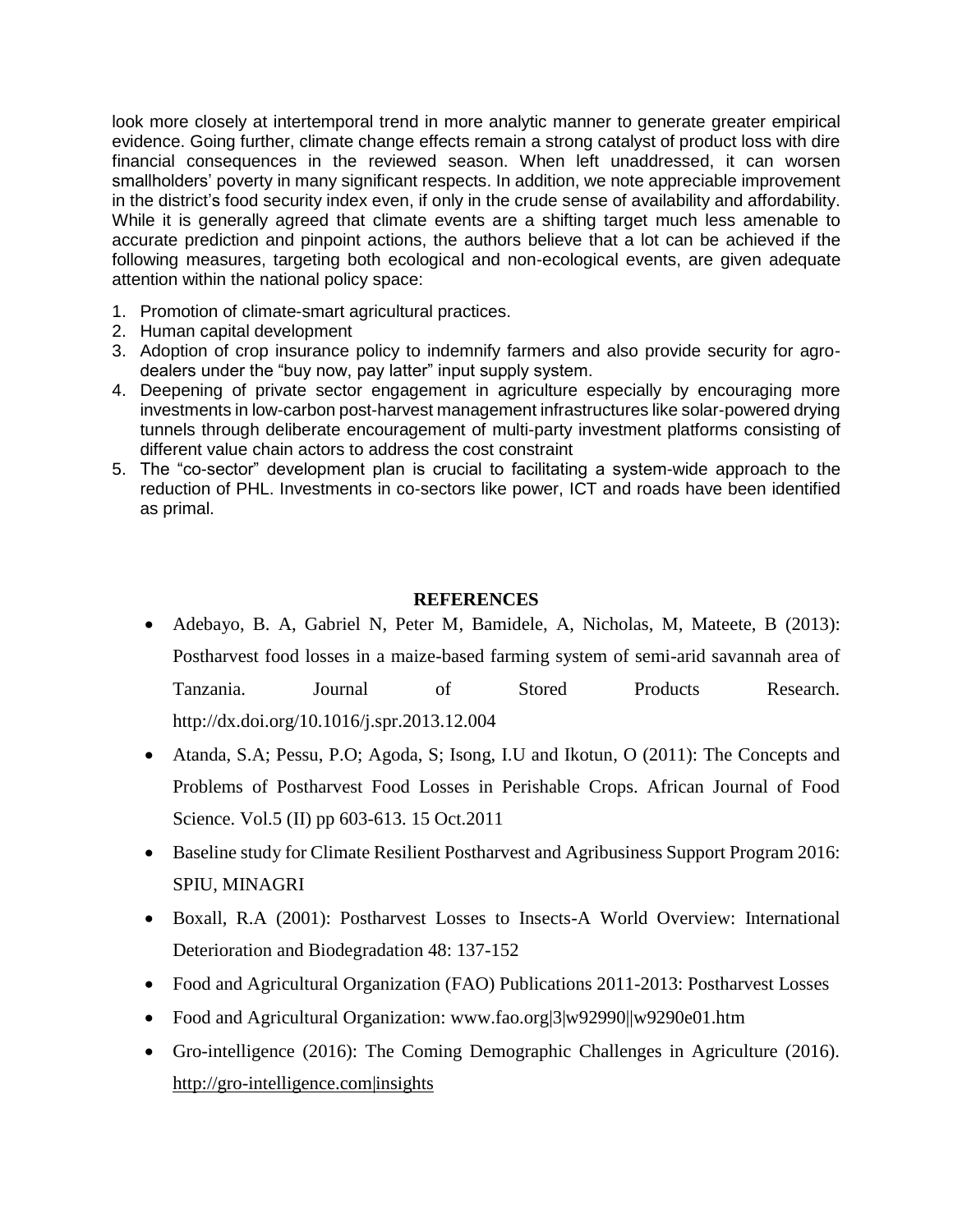- Haminsku, J and Christianesen, I: Postharvest Losses in Sub-Saharan Africa: What do farmers say? Policy research work paper 6831. The World Bank. http://elibraryworldbank.org|doi|pdf|10.1596|1813-9450-683
- International Food Policy Research Institute: Food Security. www.ifpri.org>topic>foodsecurity
- Keith, Breene: Proceedings of the World Economic Forum, January, 2016
- Mhlanga, N (2010): Private sector agribusiness investments in sub-Saharan Africa. Agricultural Management, Marketing and Finance Working Document 27. Rural Industry and Agro-industry Division, FAO, Rome, Italy.
- Obeng-offori (2011): Protecting from insect pests' infestation in Africa: Producer perception and practices. Stewart Post-Harvest Review 7 (3), 1-15
- Olayide, O. E; Kyle F. D (2016): Assessing Climate Resilient and Nutritious Cereal Crops in Nigeria. Policy Brief Issue 3 Number 4, 2016. University of Ibadan Centre for Sustainable Development, Ibadan, Nigeria.
- PASP Project Document (2013): Climate Resilient Postharvest and Agribusiness Support Program and Blended Adaptation for Smallholder Agriculture Program. Detailed design report. 13-Oct. 2013. Project No. 1497. East and Southern Africa Division, Program Management Department. IFAD
- Perez-Escamilla, R: Current Development in Nutrition. Volume 1, issue 7, July 2007.
- Ruel, M. T; Garrett, J; Yosef, S; Olivier, M (2017): Urbanization, Food Security and Nutrition. In: Nutrition and Health in a Developing World [Cdepee, S (et al) eds]. New York, USA. Springer pp 705-735
- United Nations Office of the Special Adviser on Africa (2016): Comprehensive African Agricultural Development Program: https://www.un.org/en/africa
- Wambugu, P.W, Mathenge, P.W, Auma, E. O, van Rheenen, H.A (2009): Efficacy of traditional maize (*zea mays*) seed storage methods in Western Kenya. African Journal of Food, Agriculture, Nutrition, and Development. 9, 1110-1128
- WB, FAO, NRI (2011). Missing Food: the case of postharvest grain losses in SSA. In: Economic Sector Work Report No 60371-AFR. World Bank, Washington, USA.
- Yemisi, I.O (2009): Gender Issues in Agriculture in Nigeria: The Role of Women. Humanities and Social Science Journal, Vol., 4 (1) pp19-30